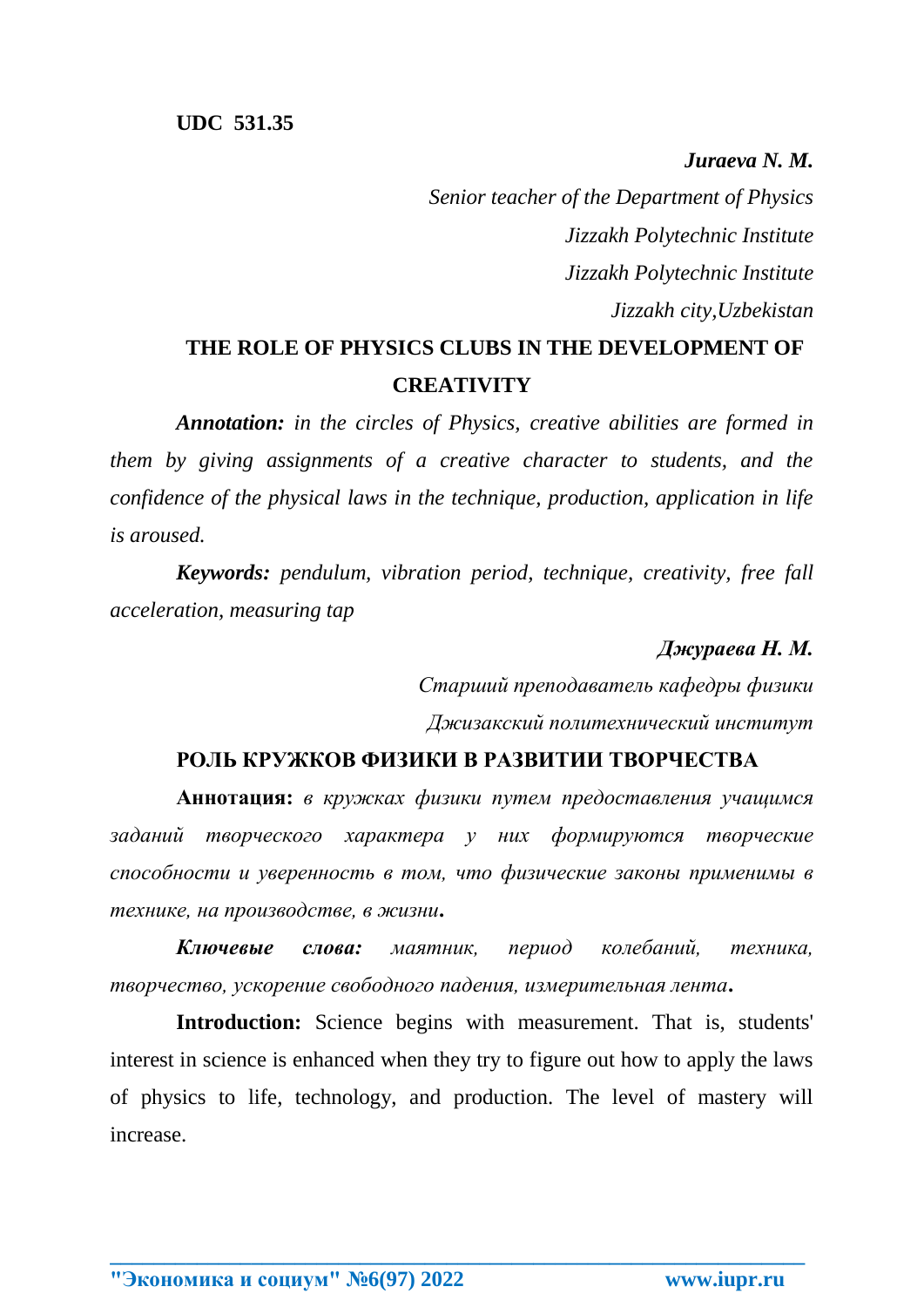**Main part:** It is known that different forms of teaching can be used to teach students physical concepts: lessons, excursions, practical work and laboratory classes, independent research activities of students, preparation of abstracts, etc. [1-5]. However, the use of circles is often the best way to study physics**.** The clubs proved to be purposeful by encouraging students to think creatively in introducing them to physical concepts [2].

Teaching physics in a circle means teaching the structure of the universe, introducing its constituents, and explaining the essence of the physical processes that take place in nature. Practical lessons are very important in teaching physics in clubs [2]. Practical training is mainly in the form of problem solving, laboratory work and seminars. Problem-solving is an integral part of the process of teaching physics, in which theoretical knowledge is strengthened, physical concepts are formed, physical ideas are developed, skills and abilities to apply the acquired knowledge in practice are formed, developed and improved. Providing new information by solving problems in physics, creating problem situations and posing problems to students, developing the formed practical skills and abilities, testing the strength and breadth of students' knowledge, consolidating, generalizing and repeating theoretical material, introducing students to technical achievements, can develop creative skills [3-5].

Leading in the development of Science and technology is experimental science in terms of fundamental science, physics is the radical content, solving mainly issues in practical training. In this science, theoretical concepts, legalities will have their own experimental basis and practical proof. Therefore, the organization and conduct of demonstration experiments, practical work, which is an integral and complementary part of lecture classes, is of great importance in teaching physics. Physical experience in circles-practical training plays an important role in the formation of the scientific worldview of students.

In order to increase the effectiveness of the lesson, the teacher should be able to better understand his science, the methodology of teaching it, the various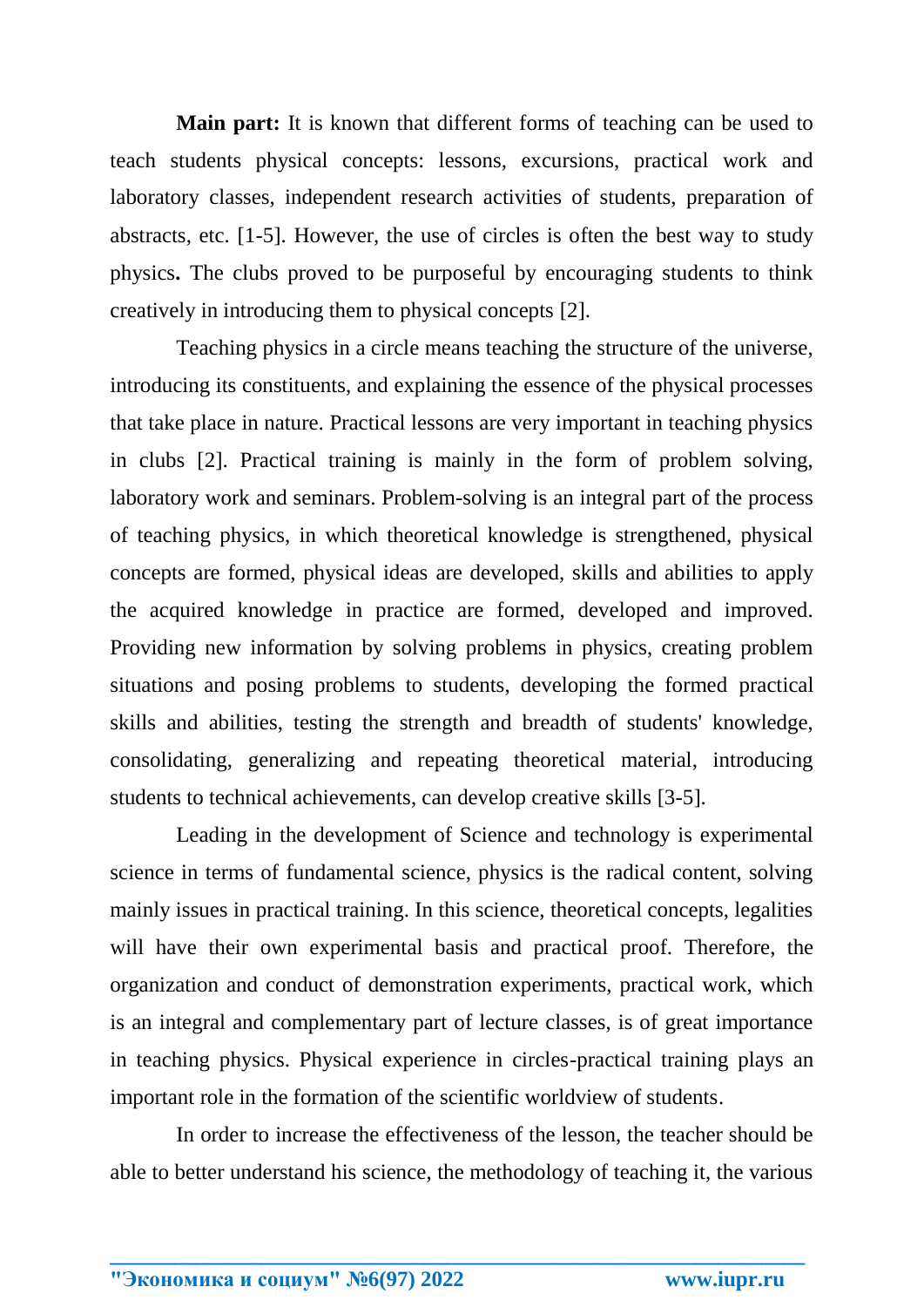form of teaching knowledge to the students, to connect it directly with life, science with technical progress.

One of the types of independent work that is organized outside the audience is the training of the circle.

The circle helps to form an active creative personality, creating opportunities for a variety of districts, interesting independent work. In addition to industrially produced tools and equipment for practical work in the clubs, the use of simple, inexpensive, labor-intensive, artificial teaching and learning tools gives good results. The work of the circle allows you to apply the theoretical knowledge gained in physics classes in practice, for example, in the construction of instruments and models. Tool-making develops students' design skills, their ability to make a variety of devices with their own hands, which is very important for a deeper understanding of physics.

For this reason, this article presents one of the practical tasks that students in physics clubs can do with their own hands and get experimental results. The name of this creative assignment [1]:

#### **Find the surface of the room using a mathematical pendulum**

The processes that are distinguished by its reproducibility at this or that level are called oscillations. Depending on the physical nature of the repetitive process, vibrations are divided into: mechanical, electromagnetic, electromechanical, etc. Fluctuations are common in nature and technique.

We can give examples of pendulums for mechanical vibrations. Mathematical pendulum is said to system that thin elongated weightless weight dropped to a point (Figure 1).



Figure 1.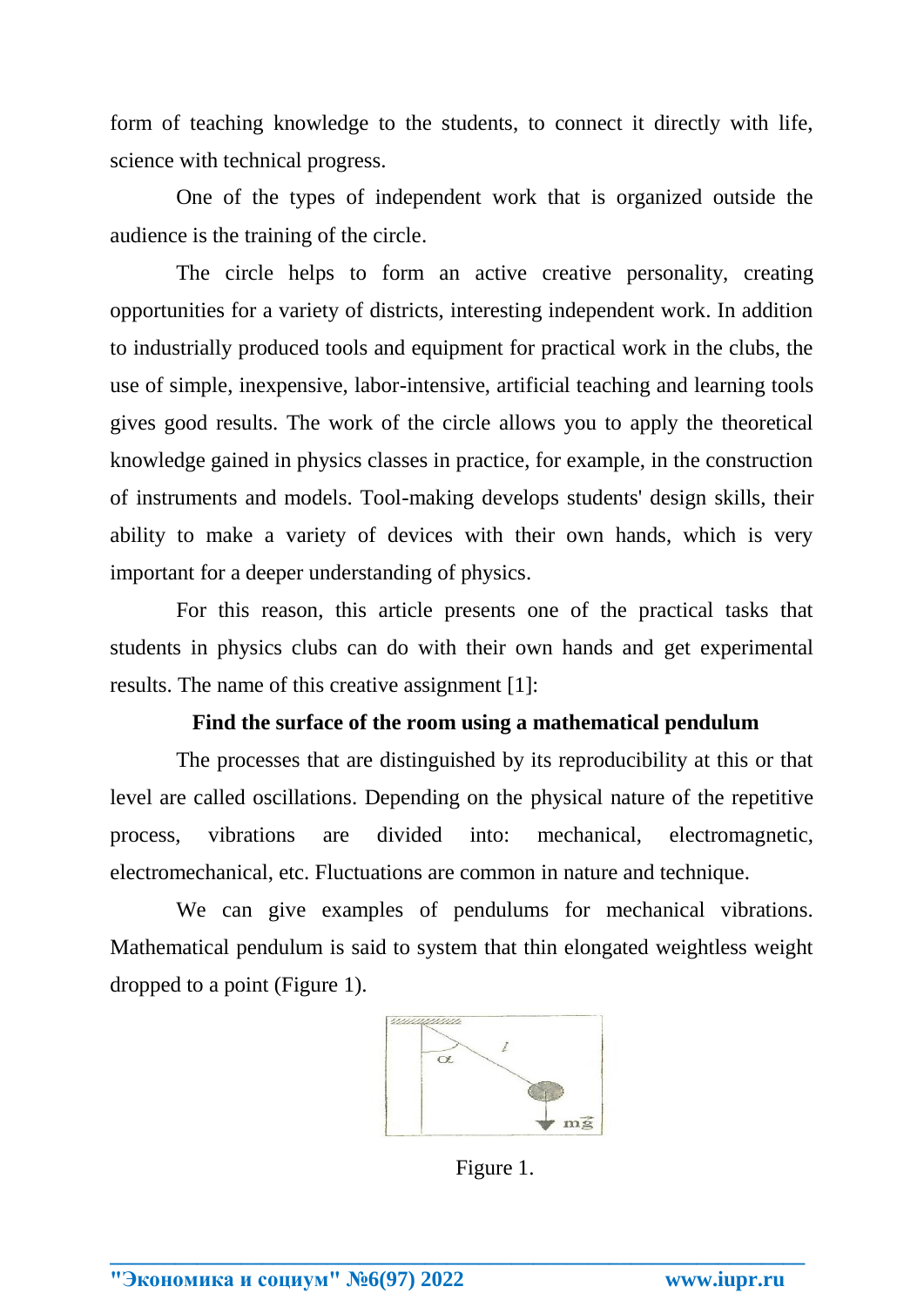The surface of a room is found by multiplying the width and height of the room by a mathematical pendulum (Figure 1).

The surface of a room is found by multiplying the width and height of the room by a mathematical pendulum (Figure 1).

The period of oscillation of a mathematical pendulum

$$
T = 2\pi \sqrt{\frac{l}{g}} \quad (1)
$$

is found by the formula where  $l$  is the length of the mathematical pendulum (m),  $g = 9.81 \frac{m}{s^2}$  - free fall acceleration, T – period of oscillations of a mathematical pendulum (s). From this the mathematical pendulum length is found by the formula  $l = \frac{T^2 g}{4\pi r^2}$  $\frac{y}{4\pi^2}(2)$ 

If we take an L-length thread, the length of which is equal to the length of the room, then we take it closer to  $1 \text{ m n}$  – fold and hang a load (for example plasticine) on the thread, measure the generated mathematical pendulum t vibration period, then we find the length of the room l from the formula:

$$
l = \frac{n g T^2}{4\pi^2} \quad (3)
$$

The width of the room is determined in the same way. Then multiply the length and width to find the surface of the room [1-2].

**Tools and equipment**: clutch and clamp tripod, stopwatch, load (plasticine), thread.

**Objective:** To learn how to find the surface of a room using the laws of vibration

## **Order of performance of work**

1. Cut the string to the length of the room.

2. Fold the cut piece of yarn n times to form a yarn about 1-1.5 m long.

3. Hang plasticine on the string and make a mathematical pendulum.

4. Turn the pendulum out of equilibrium and calculate the time it takes for the pendulum to oscillate completely tone (for example,  $N = 20$ ).